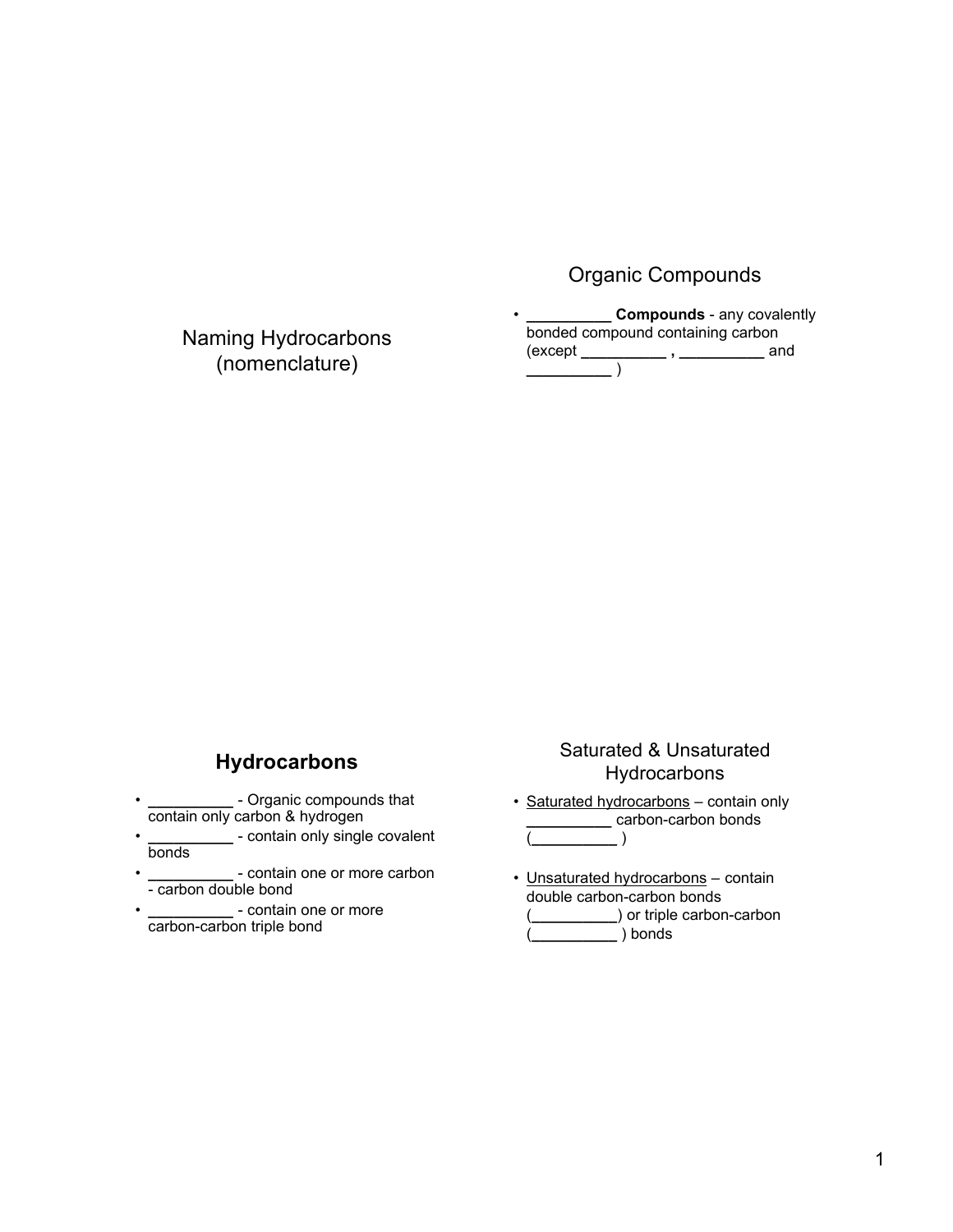## Formulas

- Alkanes =  $C_nH_{2n+2}$
- Alkenes =  $C_nH_{2n}$
- Alkynes =  $C_nH_{2n-2}$

## **Nomenclature**

- Must memorize prefixes
- To name, look at the formula for the hydrocarbon
- Determine if it is an alkane, alkene, or alkyne
- Use the prefix for the number of carbons
- Add ending (ane, ene, yne)

| Prefix | # of carbon<br>atoms |
|--------|----------------------|
| Meth-  | 1                    |
| Eth-   | $\overline{2}$       |
| Prop-  | 3                    |
| But-   | 4                    |
| Pent-  | 5                    |
| Hex-   | 6                    |
| Hept-  | $\overline{7}$       |
| Oct-   | 8                    |
| Non-   | 9                    |
| Dec-   | 10                   |

## Example

• Name  $C_3H_8$ 

## Mnemonic for first four prefixes



- Meth- **Monkeys** 
	- Eat
	- Peeled
		- **Bananas**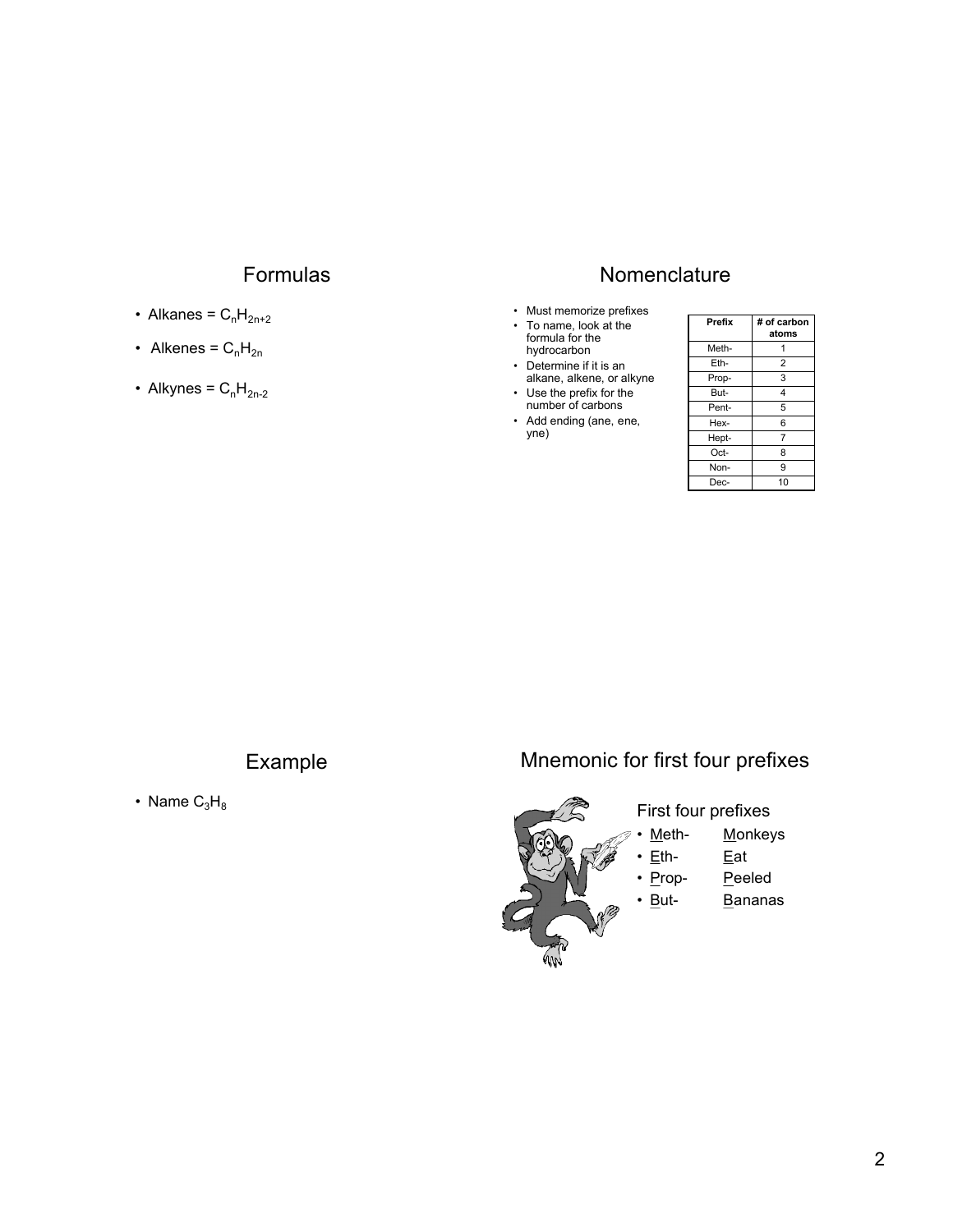

Multiple multiple bonds

 $\blacksquare$  2,3-heptadiene

#### Numbering carbons

Q- draw pentene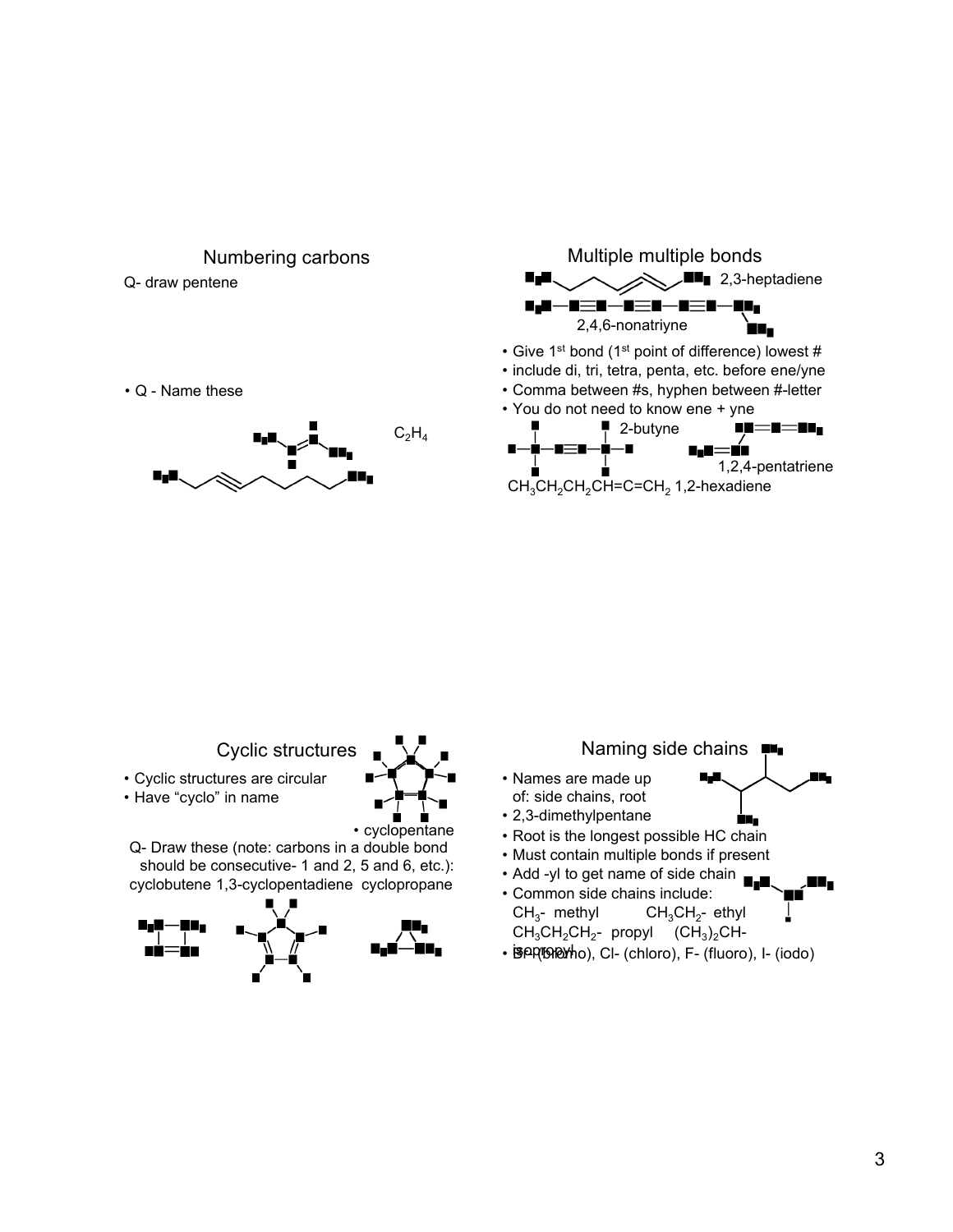



 ene Rule 1: choose the correct ending

Naming side chains



Rule 2: longest carbon chain

ene





1-hexene Rule 3: attach prefix (according to # of C)

Naming side chains



Rule 4: Assign numbers to each carbon 1-hexene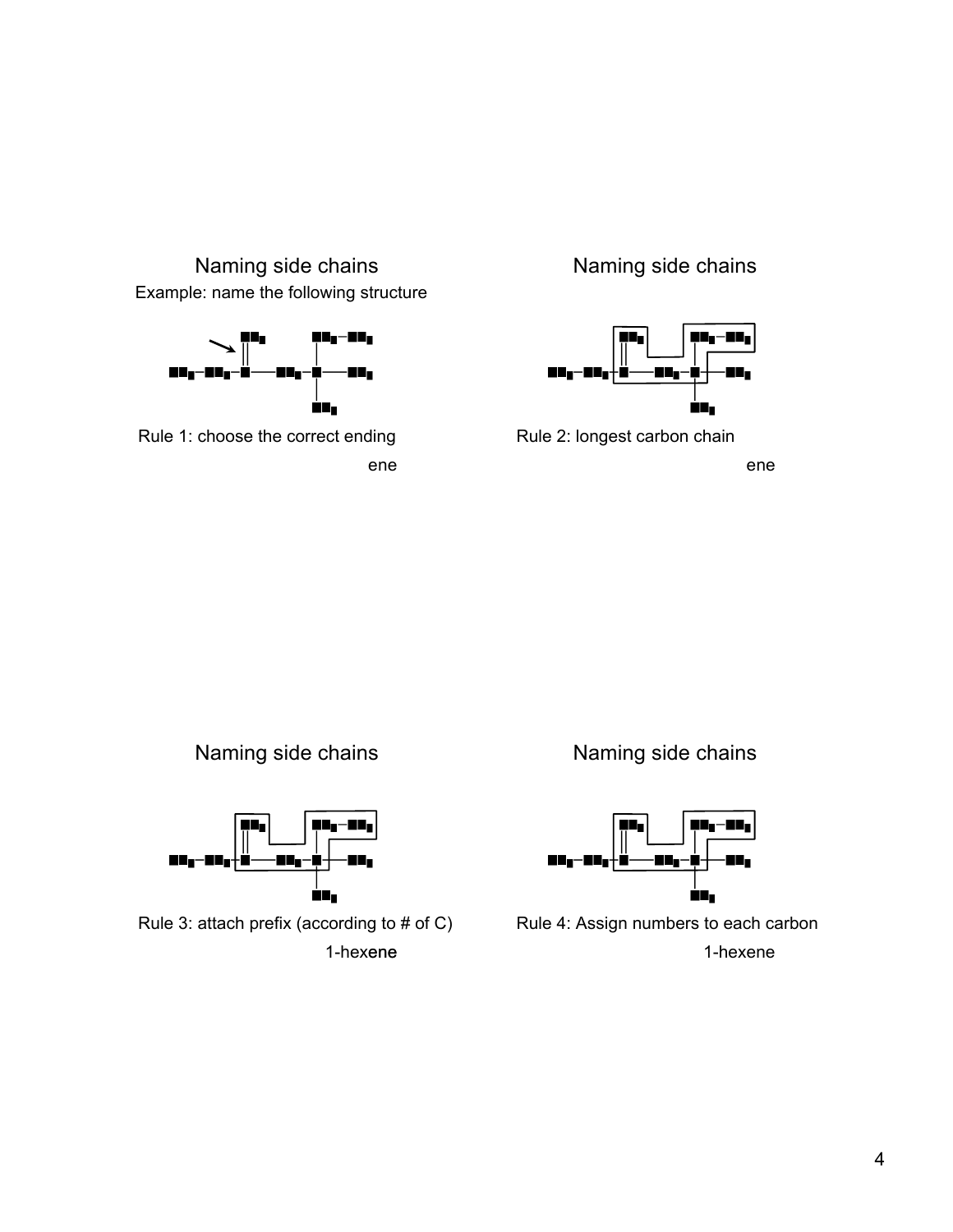## Naming side chains



Rule 4: Assign numbers to each carbon 1-hexene 1-hexene

### Naming side chains



1-hexene



Naming side chains



2-ethyl-4-methyl-4-methyl- 1-hexene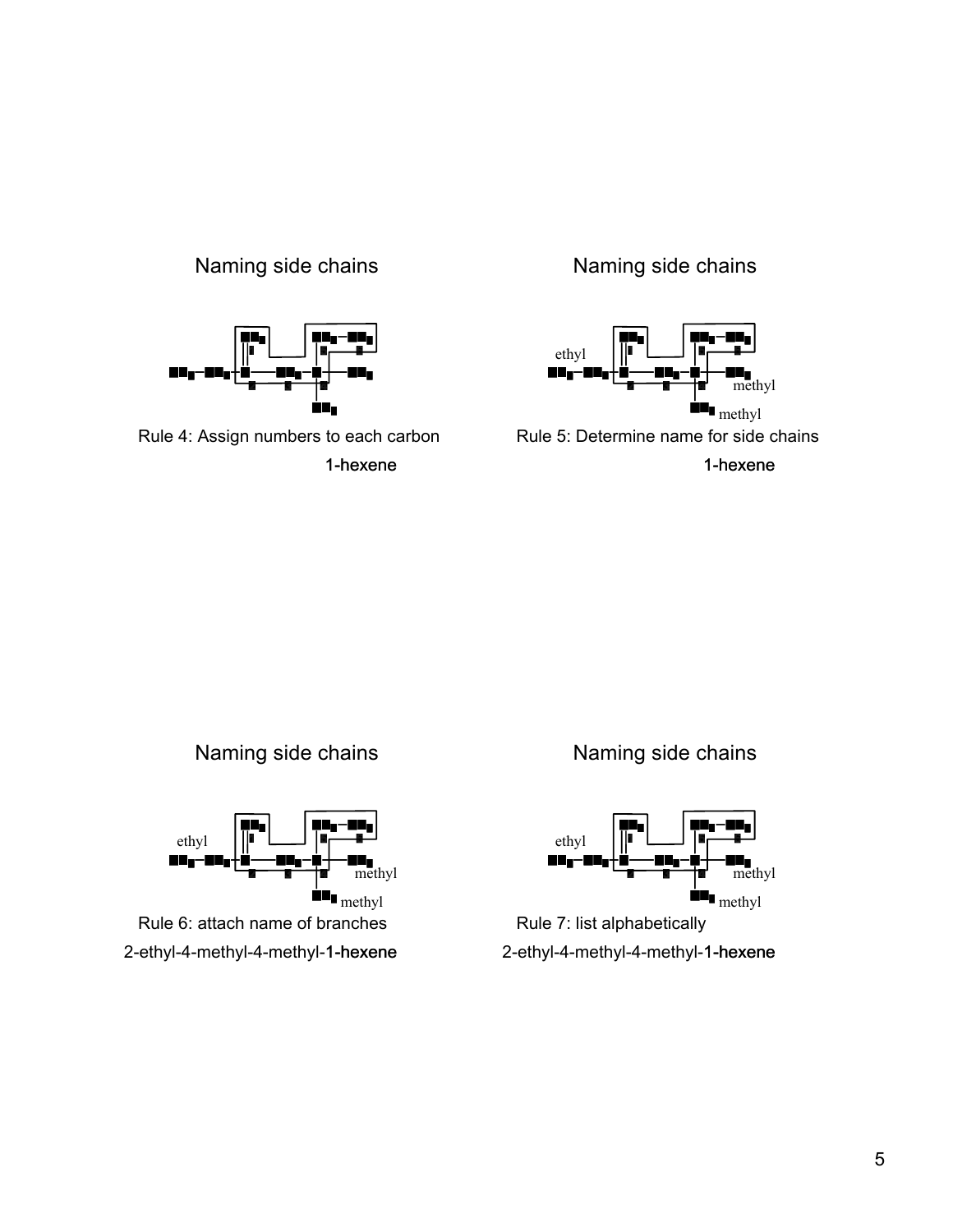### Naming side chains



### Naming side chains



Rule 8,9: group similar branches 2-ethyl-4,4-dimethyl-1-hexene

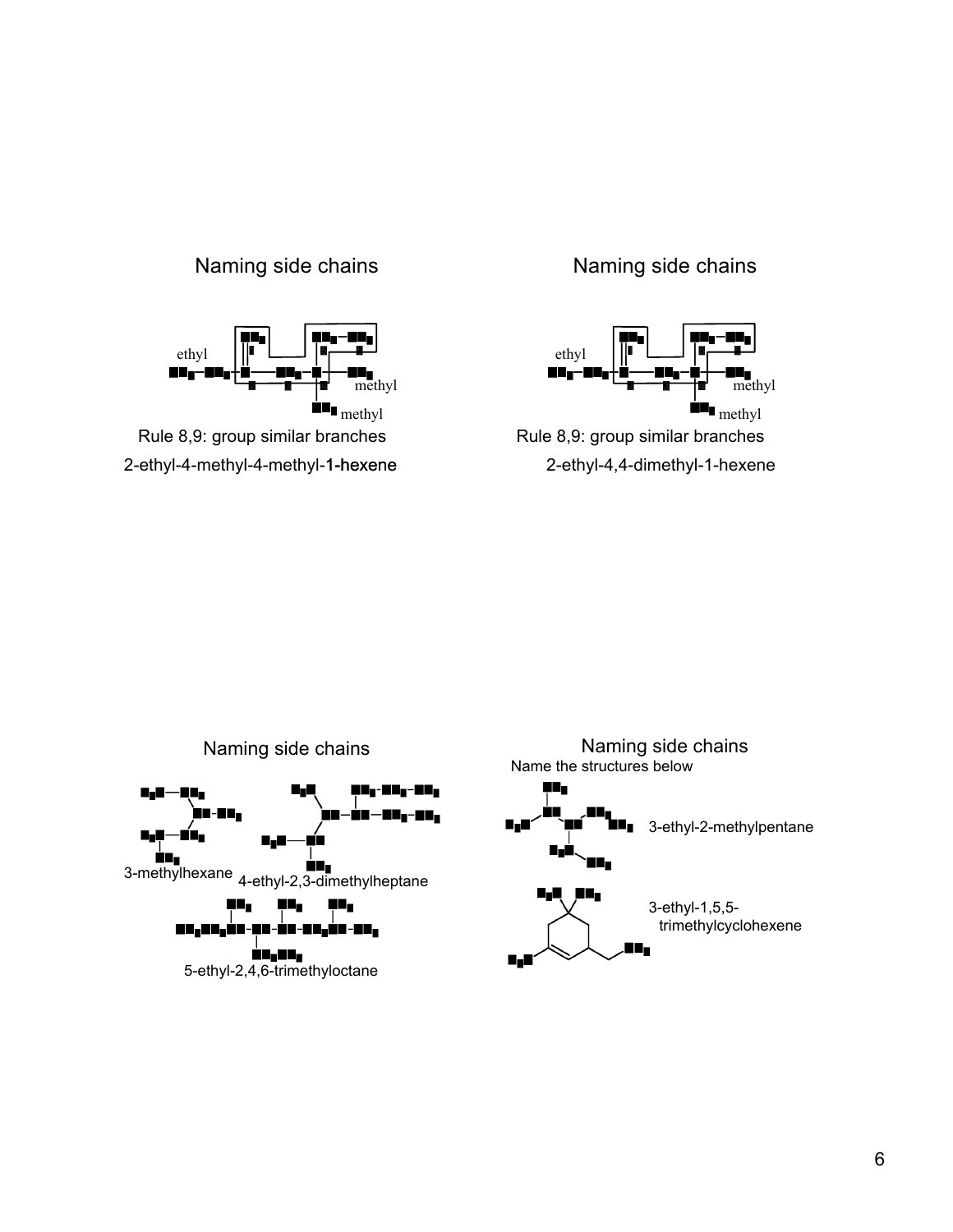

### Functional Groups

| Class           | Functional group        |
|-----------------|-------------------------|
| Alcohol         | $R - OH$                |
| Ether           | $R - Q - R'$            |
| Aldehyde        | Ω<br>$R - C - H$        |
| Ketone          | Ω<br>$R - C - R'$       |
| Carboxylic acid | Ο<br>$-\frac{11}{c-0H}$ |
| Ester           | O<br>$R - C - Q - R'$   |
| Amine           | R'<br>$R - N - R''$     |